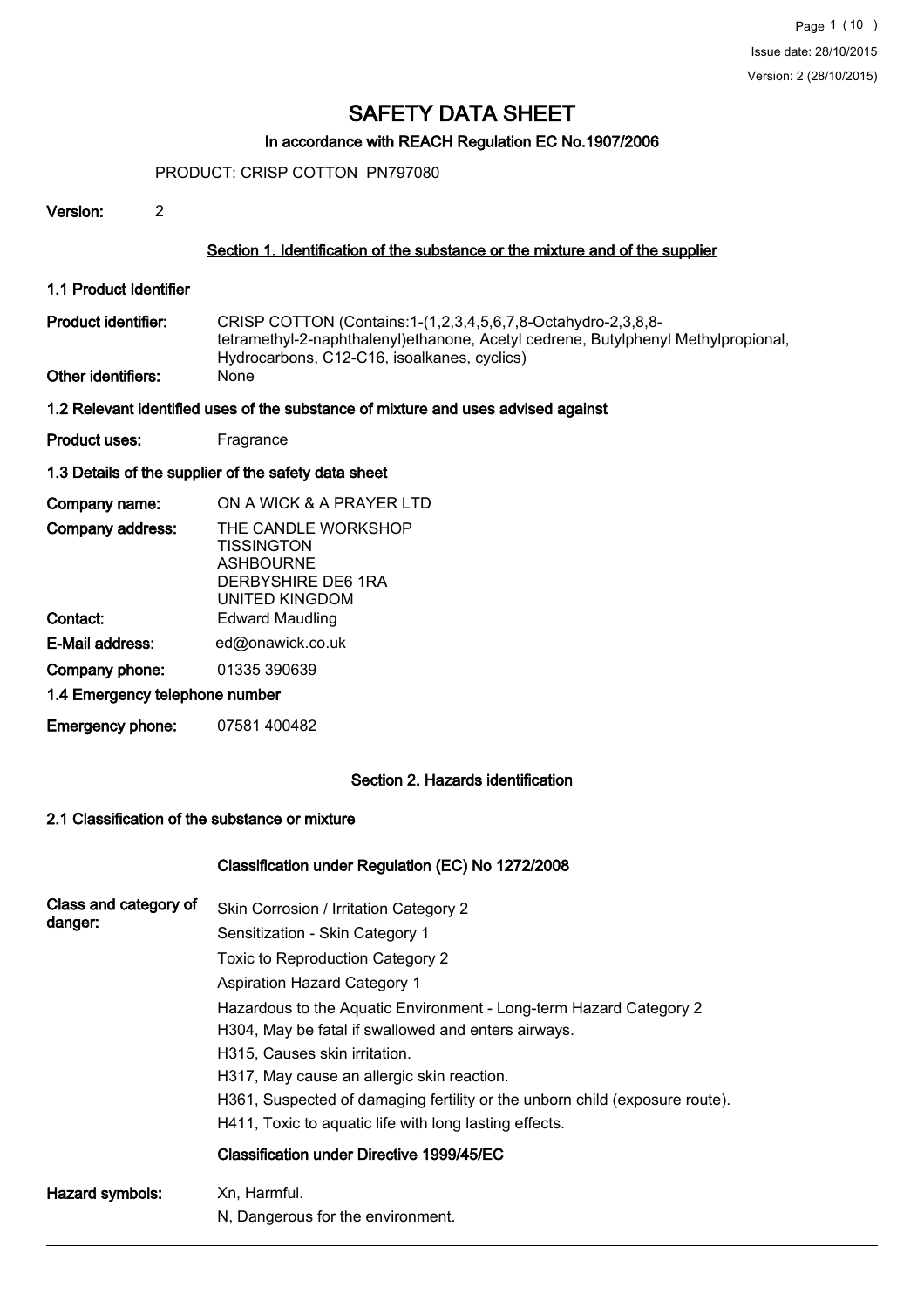# In accordance with REACH Regulation EC No.1907/2006

PRODUCT: CRISP COTTON PN797080

| Version:<br>2                |                                                                                                                                                                                                                                                                                                                                                                                                                                                                                                                                                                                                                                                                                                                                                                                                                                                                                                                                                             |
|------------------------------|-------------------------------------------------------------------------------------------------------------------------------------------------------------------------------------------------------------------------------------------------------------------------------------------------------------------------------------------------------------------------------------------------------------------------------------------------------------------------------------------------------------------------------------------------------------------------------------------------------------------------------------------------------------------------------------------------------------------------------------------------------------------------------------------------------------------------------------------------------------------------------------------------------------------------------------------------------------|
| <b>Risk phrases:</b>         | R43, May cause sensitisation by skin contact.<br>R62, Possible risk of impaired fertility.<br>R65, May cause lung damage if swallowed.<br>R51/53, Toxic to aquatic organisms, may cause long-term adverse effects in the aquatic<br>environment.                                                                                                                                                                                                                                                                                                                                                                                                                                                                                                                                                                                                                                                                                                            |
| 2.2 Label elements           |                                                                                                                                                                                                                                                                                                                                                                                                                                                                                                                                                                                                                                                                                                                                                                                                                                                                                                                                                             |
| Signal word:                 | Danger                                                                                                                                                                                                                                                                                                                                                                                                                                                                                                                                                                                                                                                                                                                                                                                                                                                                                                                                                      |
| <b>Hazard statements:</b>    | H304, May be fatal if swallowed and enters airways.<br>H315, Causes skin irritation.<br>H317, May cause an allergic skin reaction.<br>H361, Suspected of damaging fertility or the unborn child (exposure route).<br>H411, Toxic to aquatic life with long lasting effects.                                                                                                                                                                                                                                                                                                                                                                                                                                                                                                                                                                                                                                                                                 |
| Supplemental<br>Information: | EUH208, Contains Hydroxyisohexyl 3-Cyclohexene Carboxaldehyde, Benzyl salicylate,<br>Coumarin, Isoeugenol. May produce an allergic reaction.                                                                                                                                                                                                                                                                                                                                                                                                                                                                                                                                                                                                                                                                                                                                                                                                                |
| Precautionary<br>statements: | P202, Do not handle until all safety precautions have been read and understood.<br>P261, Avoid breathing vapour or dust.<br>P264, Wash hands and other contacted skin thoroughly after handling.<br>P272, Contaminated work clothing should not be allowed out of the workplace.<br>P273, Avoid release to the environment.<br>P280, Wear protective gloves/eye protection/face protection.<br>P301/310, IF SWALLOWED: Immediately call a POISON CENTER or doctor/physician.<br>P302/352, IF ON SKIN: Wash with plenty of soap and water.<br>P308/313, IF exposed or concerned: Get medical advice/attention.<br>P331, Do not induce vomiting.<br>P333/313, If skin irritation or rash occurs: Get medical advice/attention.<br>P362, Take off contaminated clothing and wash before reuse.<br>P391, Collect spillage.<br>P405, Store locked up.<br>P501, Dispose of contents/container to approved disposal site, in accordance with local<br>regulations. |
| Pictograms:                  |                                                                                                                                                                                                                                                                                                                                                                                                                                                                                                                                                                                                                                                                                                                                                                                                                                                                                                                                                             |
| Other hazards:               | None                                                                                                                                                                                                                                                                                                                                                                                                                                                                                                                                                                                                                                                                                                                                                                                                                                                                                                                                                        |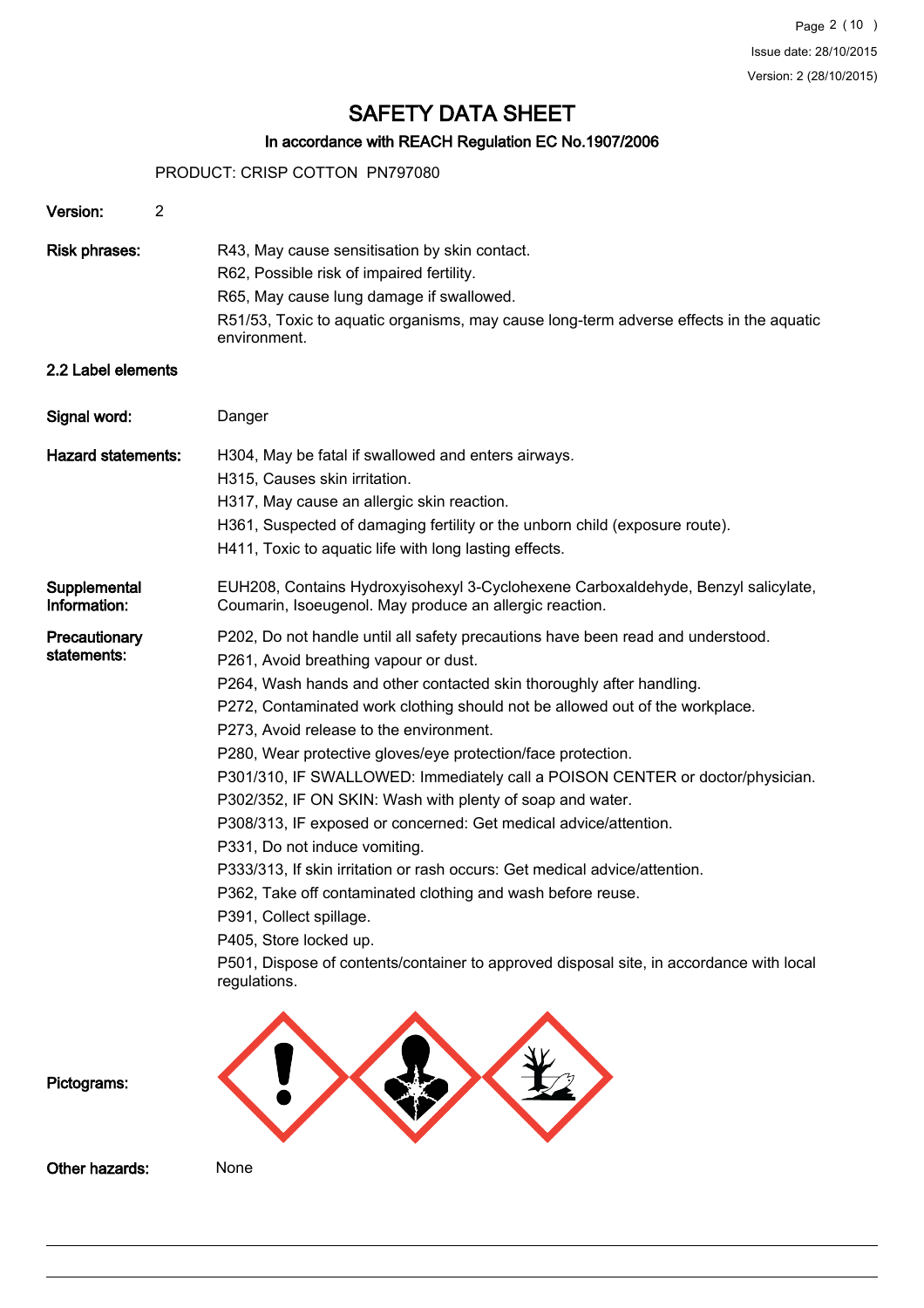# In accordance with REACH Regulation EC No.1907/2006

PRODUCT: CRISP COTTON PN797080

#### Version: 2

# Section 3. Composition / information on ingredients

#### 3.2 Mixtures

#### Contains:

| <b>Name</b>                                                                                    | <b>CAS</b>                   | <b>EC</b> | <b>REACH Registration</b><br>No. | %        | 67/548/EEC                        | Classification for (DSD) Classification for (CLP)<br>1272/2008           |
|------------------------------------------------------------------------------------------------|------------------------------|-----------|----------------------------------|----------|-----------------------------------|--------------------------------------------------------------------------|
| Ethylene brassylate                                                                            | 105-95-3                     | 203-347-8 |                                  | 36.80%   | N: R51/53                         | EH C2:H411,-                                                             |
| Hydrocarbons, C12-<br>C16, isoalkanes,<br>cyclics                                              |                              | 927-676-8 |                                  | 18.03%   | Xn; R65-R66                       | AH 1;H304,EUH066                                                         |
| Butylphenyl<br>Methylpropional                                                                 | 80-54-6                      | 201-289-8 |                                  | 10.70%   | Xn-N : R22-R38-R43-R62-<br>R51/53 | ATO 4-SCI 2-SS 1-REP 2-<br>EH C2;H302-H315-H317-<br>H361-H411,-          |
| Hydrocarbons, C11-<br>C13, isoalkanes                                                          |                              | 920-901-0 | 01-2119456810-40                 | 6.01%    | Xn; R65-R66                       | AH 1;H304,EUH066                                                         |
| Benzyl benzoate                                                                                | 120-51-4                     | 204-402-9 |                                  | 5.01%    | Xn-N ; R22-R51/53                 | ATO 4-EH A1-EH C2;<br>H302-H400-H411 -                                   |
| 6-Acetyl-1,1,2,4,4,7-<br>hexamethyltetrakine                                                   | 1506-02-1                    | 216-133-4 |                                  | 5.00%    | Xn-N; R22-R50/53                  | ATO 4-EH A1-EH C1;<br>H302-H410,-                                        |
| Globalide                                                                                      | 111879-80-<br>$\mathfrak{p}$ | 422-320-3 |                                  | 4.00%    | $N$ ; R50/53                      | EH A1-EH C1; H410,-                                                      |
| $1-(1, 2, 3, 4, 5, 6, 7, 8-$<br>Octahydro-2,3,8,8-<br>tetramethyl-2-<br>naphthalenyl) ethanone | 54464-57-2                   | 259-174-3 |                                  | 2.00%    | Xi-N : R38-R43-R51/53             | SCI 2-SS 1B-EH A1-EH<br>C1;H315-H317-H410,-                              |
| Hydroxyisohexyl 3-<br>Cyclohexene<br>Carboxaldehyde                                            | 31906-04-4                   | 250-863-4 |                                  | 1.50%    | Xi : R43                          | SS 1B:H317,-                                                             |
| Acetyl cedrene                                                                                 | 32388-55-9                   | 251-020-3 |                                  | 1.50%    | Xi-N ; R43-R50/53                 | SS 1B-EH A1-EH C1;H317-<br>H410,-                                        |
| Linalool                                                                                       | 78-70-6                      | 201-134-4 |                                  | 1.39%    | Xi : R38                          | SCI 2-EDI 2;H315-H319,-                                                  |
| Phenyl Ethyl Alcohol                                                                           | $60 - 12 - 8$                | 200-456-2 | 01-2119963921-31 / -             | 1.35%    | Xn; R22-R36                       | ATO 4-EDI 2; H302-H319,-                                                 |
| Benzyl salicylate                                                                              | 118-58-1                     | 204-262-9 |                                  | 1.05%    | Xi-N; R43-R51/53                  | SS 1B-EH C3;H317-H320-<br>H412.-                                         |
| Coumarin                                                                                       | $91-64-5$                    | 202-086-7 |                                  | 0.27%    | Xn; R22-R43                       | ATO 4-SS 1B-STO-RE 2;<br>H302-H317-H373,-                                |
| 5-(2,2,3-Trimethyl-3-<br>Cyclopentenyl)-3-<br>MethylPentan-2-ol                                | 65113-99-7                   | 265-453-0 |                                  | 0.10%    | $N$ ; R51/53                      | EH C2;H411,-                                                             |
| Amyl salicylate                                                                                | 2050-08-0                    | 911-280-7 |                                  | 0.04%    | Xn-N; R22-R50/53                  | ATO 4-EH A1-EH C1;<br>H302-H410,-                                        |
| beta-Caryophyllene                                                                             | 87-44-5                      | 201-746-1 |                                  | 0.04%    | Xn; R65                           | AH 1:H304,-                                                              |
| Isoeugenol                                                                                     | $97 - 54 - 1$                | 202-590-7 |                                  | 0.04%    | Xn; R43-R21/22-R36/38             | ATO 4-ATD 4-SCI 2-EDI 2-<br>SS 1A;H302-H312-H315-<br>H317-H319,-         |
| I-.beta.-Bisabolene                                                                            | 495-61-4                     |           |                                  | 0.006%   | Xn; R38-R43-R65                   | SCI 2-SS 1B-AH 1; H304-<br>H315-H317.-                                   |
| dl-Limonene (racemic)                                                                          | 138-86-3                     | 205-341-0 |                                  | < 0.001% | Xn-N : R10-R38-R43-R65-<br>R50/53 | FL 3-SCI 2-SS 1-SS 1B-AH<br>1-EH A1-EH C1;H226-<br>H304-H315-H317-H410,- |
| p-Cymene                                                                                       | 99-87-6                      | 202-796-7 |                                  | < 0.001% | Xn-N ; R10-R65-R51/53             | FL 3-AH 1-EH C2;H226-<br>H304-H411 .-                                    |
| d-Limonene                                                                                     | 5989-27-5                    | 227-813-5 |                                  | < 0.001% | Xn-N; R10-R38-R43-R65-<br>R50/53  | FL 3-SCI 2-SS 1-SS 1B-AH<br>1-EH A1-EH C1;H226-<br>H304-H315-H317-H410,- |
| Terpinolene                                                                                    | 586-62-9                     | 209-578-0 |                                  | < 0.001% | Xn-N ; R43-R65-R50/53             | SS 1B-AH 1-EH A1-EH C1;<br>H304-H317-H410,-                              |

Substances with Community workplace exposure limits, not listed above: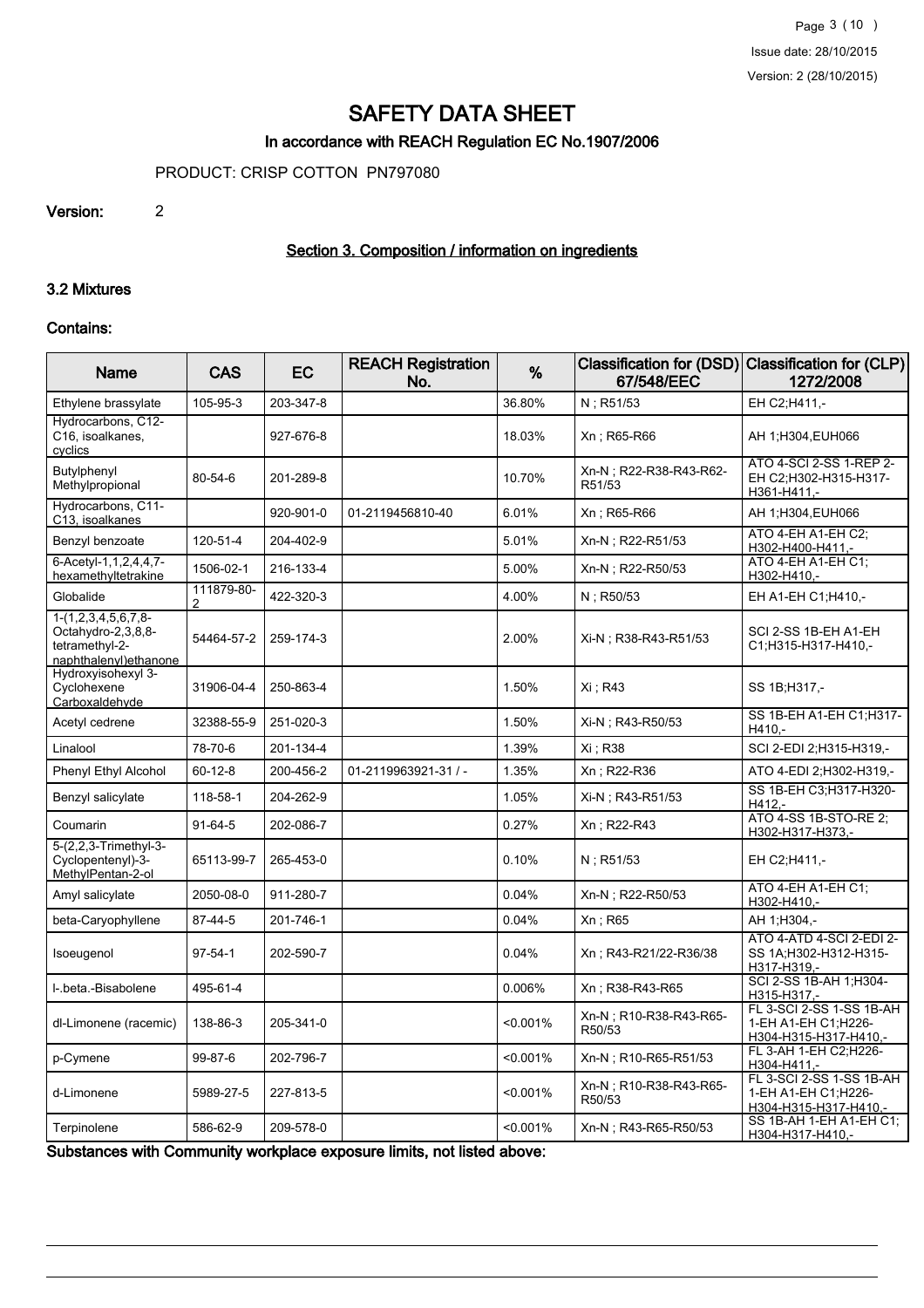# In accordance with REACH Regulation EC No.1907/2006

### PRODUCT: CRISP COTTON PN797080

#### Version: 2

| <b>Name</b>       | <b>CAS</b> | EC        | %           |
|-------------------|------------|-----------|-------------|
| Diethyl phthalate | 84-66-2    | 201-550-6 | $< 0.001\%$ |
| Ethyl alcohol     | 64-17-5    | 200-578-6 | 0.003%      |

# Substances that are persistent, bioaccumulative and toxic or very persistent and very bioaccumulative, greater than 0.1%:

Not Applicable

#### Section 4. First-aid measures

### 4.1 Description of first aid measures

IF SWALLOWED: Immediately call a POISON CENTER or doctor/physician.

IF ON SKIN: Wash with plenty of soap and water.

IF exposed or concerned: Get medical advice/attention.

# 4.2 Most important symptoms and effects, both acute and delayed

May be fatal if swallowed and enters airways.

Causes skin irritation.

May cause an allergic skin reaction.

Suspected of damaging fertility or the unborn child (exposure route).

# 4.3 Indication of any immediate medical attention and special treatment needed

None expected, see Section 4.1 for further information.

# SECTION 5: Firefighting measures

#### 5.1 Extinguishing media

Suitable media: Carbon dioxide, Dry chemical, Foam.

#### 5.2 Special hazards arising from the substance or mixture

In case of fire, may be liberated: Carbon monoxide, Unidentified organic compounds.

# 5.3 Advice for fire fighters:

In case of insufficient ventilation, wear suitable respiratory equipment.

# Section 6. Accidental release measures

# 6.1 Personal precautions, protective equipment and emergency procedures:

Avoid inhalation. Avoid contact with skin and eyes. See protective measures under Section 7 and 8.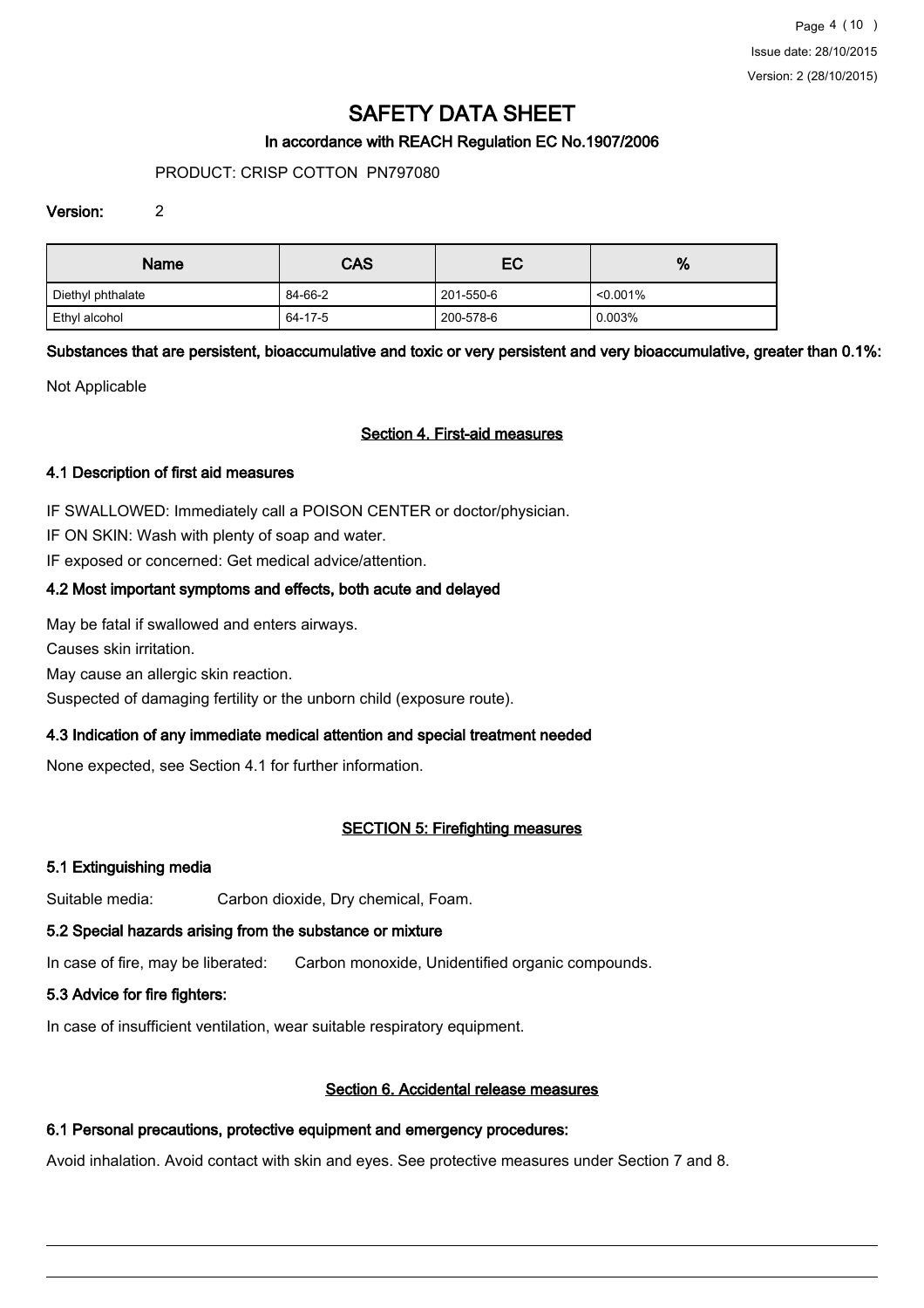### In accordance with REACH Regulation EC No.1907/2006

#### PRODUCT: CRISP COTTON PN797080

#### Version: 2

#### 6.2 Environmental precautions:

Keep away from drains, surface and ground water, and soil.

#### 6.3 Methods and material for containment and cleaning up:

Remove ignition sources. Provide adequate ventilation. Avoid excessive inhalation of vapours. Contain spillage immediately by use of sand or inert powder. Dispose of according to local regulations.

#### 6.4 Reference to other sections:

Also refer to sections 8 and 13.

# Section 7. Handling and storage

#### 7.1 Precautions for safe handling:

Keep away from heat, sparks, open flames and hot surfaces. - No smoking. Use personal protective equipment as required. Use in accordance with good manufacturing and industrial hygiene practices. Use in areas with adequate ventilation Do not eat, drink or smoke when using this product.

#### 7.2 Conditions for safe storage, including any incompatibilities:

Store in a well-ventilated place. Keep container tightly closed. Keep cool. Ground/bond container and receiving equipment. Use explosion-proof electrical, ventilating and lighting equipment. Use only non-sparking tools. Take precautionary measures against static discharge.

# 7.3 Specific end use(s):

Use in accordance with good manufacturing and industrial hygiene practices.

#### Section 8. Exposure controls/personal protection

#### 8.1 Control parameters

#### Workplace exposure limits:

| Ingredient                                | <b>CAS</b>                                                | EC                                                         | <b>Description</b>                                         |                     |                     | Reference           |
|-------------------------------------------|-----------------------------------------------------------|------------------------------------------------------------|------------------------------------------------------------|---------------------|---------------------|---------------------|
| 84-66-2<br>Diethyl phthalate<br>6         | 201-550-                                                  | Long-term exposure limit (8-hour<br>TWA reference period)  |                                                            | 5                   | UK EH40 Oct<br>2007 |                     |
|                                           |                                                           | Short-term exposure limit (15-<br>minute reference period) |                                                            | 10                  | UK EH40 Oct<br>2007 |                     |
| 200-578-<br>64-17-5<br>Ethyl alcohol<br>6 | Long-term exposure limit (8-hour<br>TWA reference period) | 1000                                                       | 1920                                                       | UK EH40 Oct<br>2007 |                     |                     |
|                                           |                                                           |                                                            | Short-term exposure limit (15-<br>minute reference period) |                     |                     | UK EH40 Oct<br>2007 |

### 8.2 Exposure Controls

# Eye / Skin Protection

Wear protective gloves/eye protection/face protection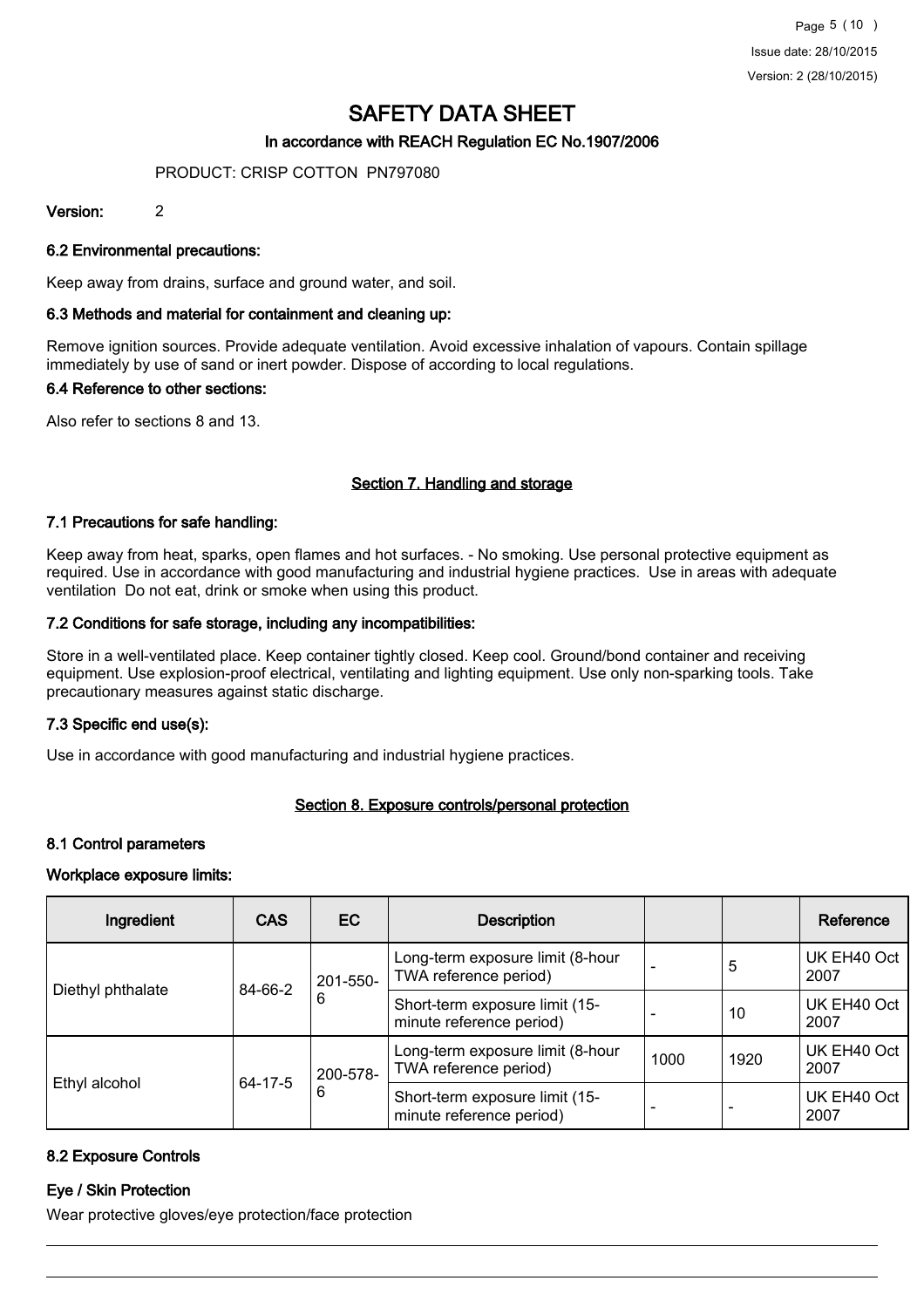#### In accordance with REACH Regulation EC No.1907/2006

PRODUCT: CRISP COTTON PN797080

#### Version: 2

#### Respiratory Protection

Ensure adequate and ongoing ventilation is maintained in order to prevent build up of excessive vapour and to ensure occupational exposure limits are adhered to. If appropriate, and depending on your patterns and volumes of use, the following engineering controls may be required as additional protective measures: a) Isolate mixing rooms and other areas where this material is used or openly handled. Maintain these areas under negative air pressure relative to the rest of the plant. b) Employ the use of Personal protective equipment - an approved, properly fitted respirator with organic vapour cartridges or canisters and particulate filters. c) Use local exhaust ventilation around open tanks and other open sources of potential exposures in order to avoid excessive inhalation, including places where this material is openly weighed or measured. In addition, use general dilution ventilation of the work area to eliminate or reduce possible worker exposures. d) Use closed systems for transferring and processing this material.

Also refer to Sections 2 and 7.

#### Section 9. Physical and chemical properties

#### 9.1 Information on basic physical and chemical properties

| Appearance:                    | Very Pale Yellow To Pale Yellow in 8ml Vial |
|--------------------------------|---------------------------------------------|
| Odour:                         | Not determined                              |
| pH:                            | Not determined                              |
| Initial boiling point / range: | Not determined                              |
| Flash point:                   | >61 °C                                      |
| Vapour pressure:               | Not determined                              |
| <b>Relative density:</b>       | $0.9390 - 0.9590$                           |
| Solubility(ies):               | Not determined                              |
| 9.2 Other information:         | None available                              |

# Section 10. Stability and reactivity

#### 10.1 Reactivity:

Presents no significant reactivity hazard, by itself or in contact with water.

#### 10.2 Chemical stability:

Good stability under normal storage conditions.

#### 10.3 Possibility of hazardous reactions:

Not expected under normal conditions of use.

#### 10.4 Conditions to avoid:

Avoid extreme heat.

#### 10.5 Incompatible materials:

Avoid contact with strong acids, alkalis or oxidising agents.

# 10.6 Hazardous decomposition products:

Not expected.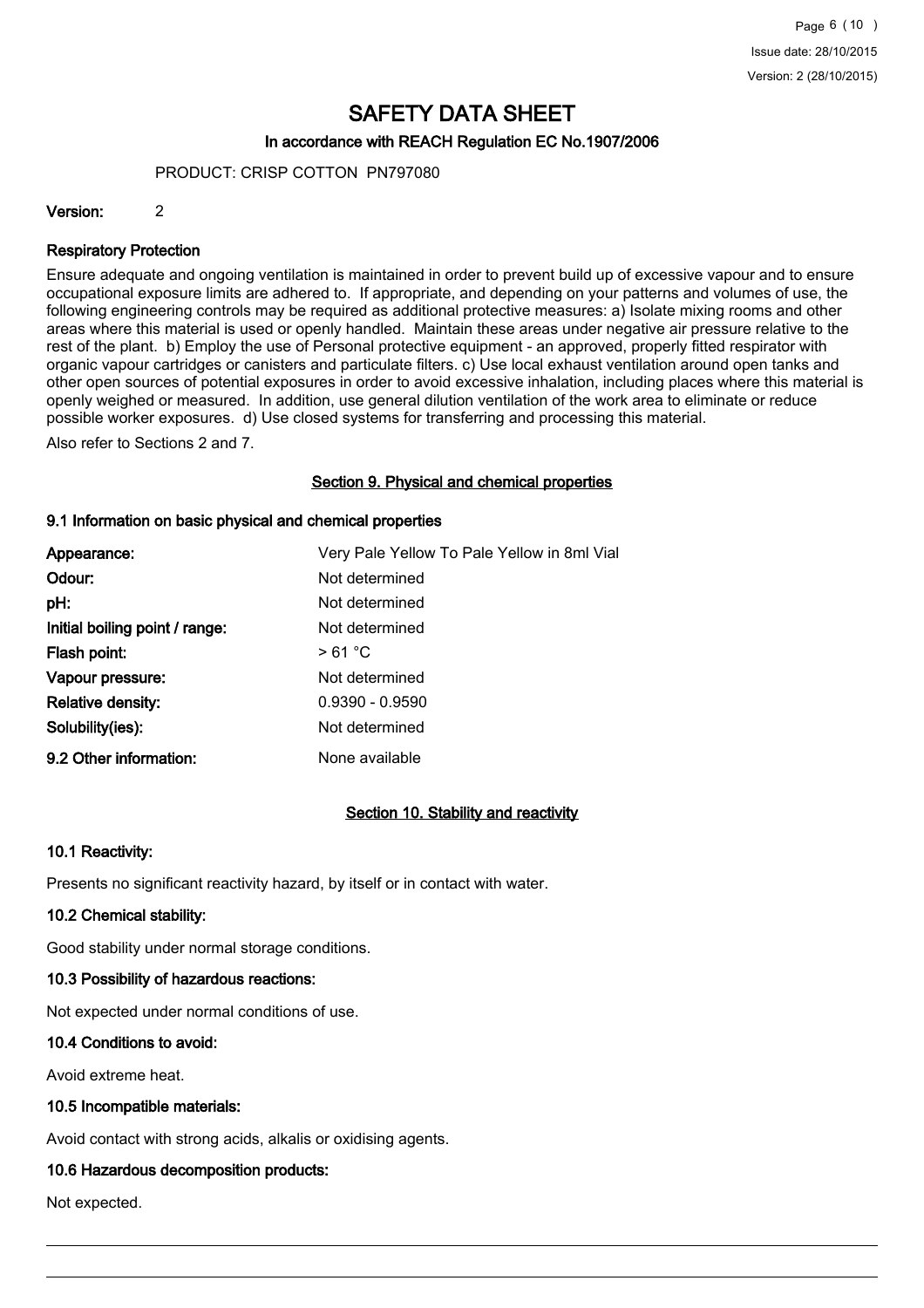### In accordance with REACH Regulation EC No.1907/2006

PRODUCT: CRISP COTTON PN797080

Version: 2

# Section 11. Toxicological information

#### 11.1 Information on toxicological effects

This mixture has not been tested as a whole for health effects. The health effects have been calculated using the methods outlined in Regulation (EC) No 1272/2008 (CLP).

May be fatal if swallowed and enters airways.

Causes skin irritation.

May cause an allergic skin reaction.

Suspected of damaging fertility or the unborn child (exposure route).

| Assumed Toxicity Value (LD50 or ATE) for Acute Oral Toxicity:       | >5000         |
|---------------------------------------------------------------------|---------------|
| Assumed Toxicity Value (LD50 or ATE) for Acute Dermal Toxicity:     | >5000         |
| Assumed Toxicity Value (LC50 or ATE) for Acute Inhalation Toxicity: | Not Available |
| <b>Inhalation Route:</b>                                            | Not Available |

# Information about hazardous ingredients in the mixture

| Ingredient                                        | <b>CAS</b>    | EC        | LD50/ATE Oral | LD50/ATE<br>Dermal | LC50/ATE<br>Inhalation | <b>LC50 Route</b> |
|---------------------------------------------------|---------------|-----------|---------------|--------------------|------------------------|-------------------|
| 6-Acetyl-1, 1, 2, 4, 4, 7-<br>hexamethyltetrakine | 1506-02-1     | 216-133-4 | 1000          | Not available      | Not available          | Not available     |
| Benzyl benzoate                                   | 120-51-4      | 204-402-9 | 1500          | 4000               | Not available          | Not available     |
| Butylphenyl<br>Methylpropional                    | $80 - 54 - 6$ | 201-289-8 | 1390          | Not available      | Not available          | Not available     |
| Phenyl Ethyl Alcohol                              | $60 - 12 - 8$ | 200-456-2 | 1610          | 2500               | Not available          | Not available     |

Refer to Sections 2 and 3 for additional information.

# Section 12. Ecological information

#### 12.1 Toxicity:

Toxic to aquatic life with long lasting effects.

12.2 Persistence and degradability: Not available

12.3 Bioaccumulative potential: Not available

12.4 Mobility in soil: Not available

#### 12.5 Results of PBT and vPvB assessment:

This substance does not meet the PBT/vPvB criteria of REACH, annex XIII.

12.6 Other adverse effects: Not available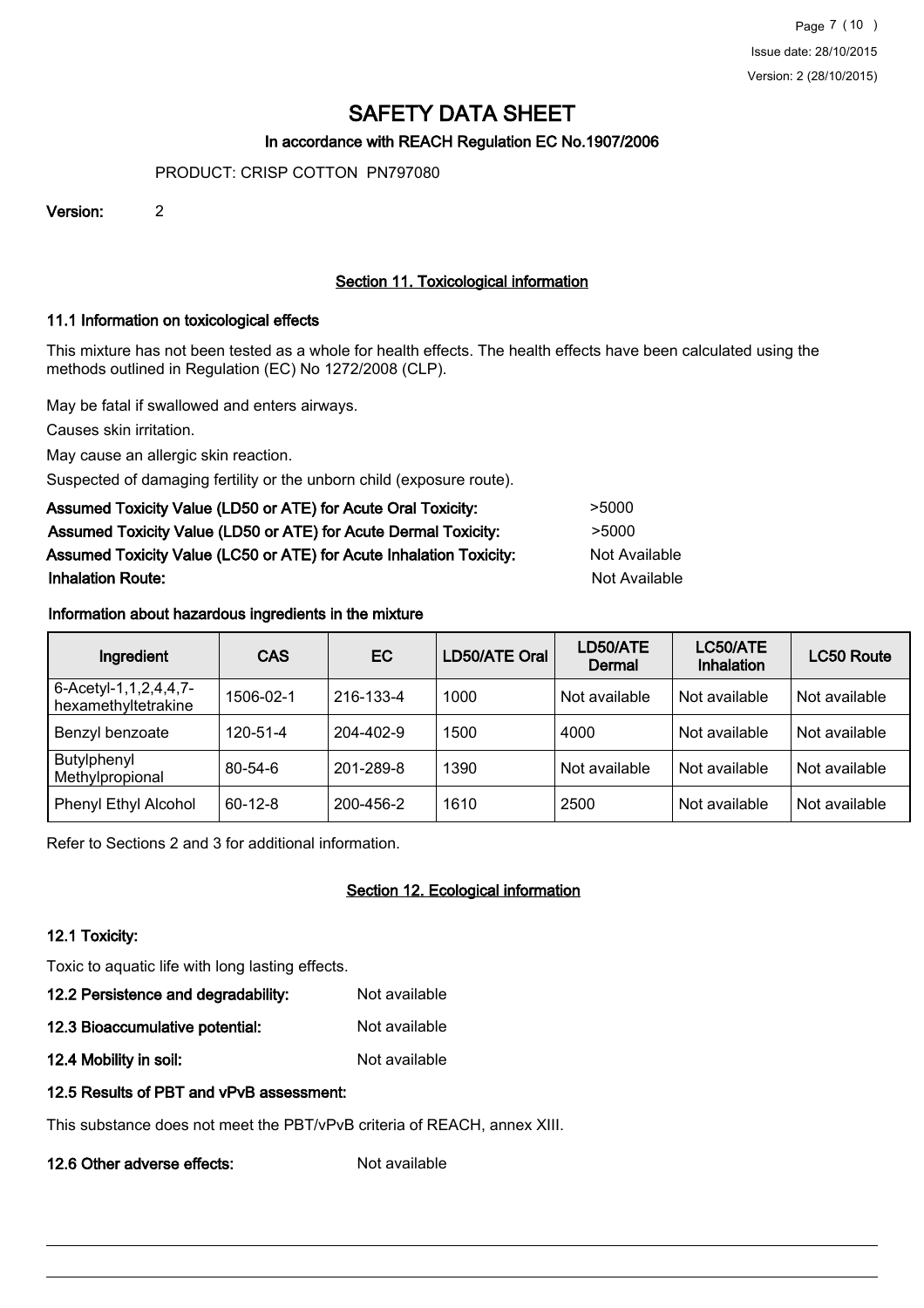### In accordance with REACH Regulation EC No.1907/2006

PRODUCT: CRISP COTTON PN797080

Version: 2

# Section 13. Disposal considerations

#### 13.1 Waste treatment methods:

Dispose of in accordance with local regulations. Avoid disposing into drainage systems and into the environment. Empty containers should be taken to an approved waste handling site for recycling or disposal.

# Section 14. Transport information

| 14.1 UN number:                    | UN3082                                                                                                        |
|------------------------------------|---------------------------------------------------------------------------------------------------------------|
| 14.2 UN Proper Shipping Name:      | ENVIRONMENTALLY HAZARDOUS SUBSTANCE, LIQUID, N.O.S. (6-<br>Acetyl-1,1,2,4,4,7-hexamethyltetrakine, Globalide) |
| 14.3 Transport hazard class(es):   | 9                                                                                                             |
| Sub Risk:                          |                                                                                                               |
| 14.4. Packing Group:               | Ш                                                                                                             |
| <b>14.5 Environmental hazards:</b> | This is an environmentally hazardous substance.                                                               |
| 14.6 Special precautions for user: | None additional                                                                                               |

#### 14.7 Transport in bulk according to Annex II of MARPOL73/78 and the IBC Code:

Not applicable

# Section 15. Regulatory information

# 15.1 Safety, health and environmental regulations/legislation specific for the substance or mixture

None additional

# 15.2 Chemical Safety Assessment

A Chemical Safety Assessment has not been carried out for this product.

# Section 16. Other information

| Concentration % Limits:         | EH C2=14.08% EH C3=1.41% EH C4=22.74% SCI 2=71.00% SS 1=9.35%<br>REP 2=28.04% AH 1=41.52% |
|---------------------------------|-------------------------------------------------------------------------------------------|
| <b>Total Fractional Values:</b> | EH C2=7.10 EH C3=71.05 EH C4=4.40 SCI 2=1.41 SS 1=10.70 REP 2=3.<br>57 AH 1=2.41          |

# Key to revisions:

Classification under Directive 67/548/EEC Classification under Regulation (EC) No 1272/2008 Classification under Regulation (EC) No 1272/2008 Concentration % Limits Product identifier SECTION 3: Composition/information on ingredients Total Fractional Values

# Key to abbreviations: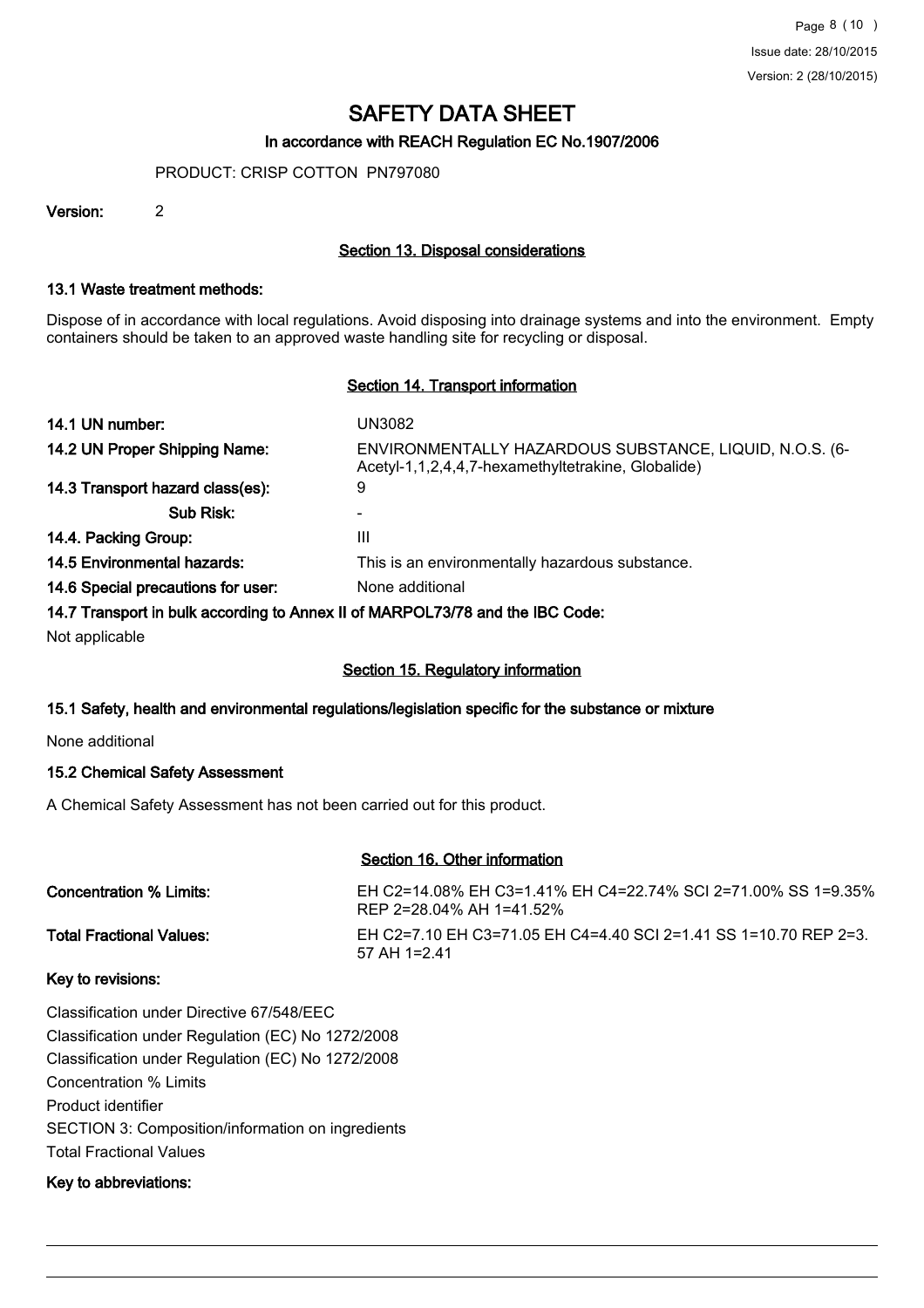Page 9 (10 ) Issue date: 28/10/2015 Version: 2 (28/10/2015)

# SAFETY DATA SHEET

# In accordance with REACH Regulation EC No.1907/2006

# PRODUCT: CRISP COTTON PN797080

#### Version: 2

| Abbreviation     | Meaning                                                                                      |
|------------------|----------------------------------------------------------------------------------------------|
| AH <sub>1</sub>  | Aspiration Hazard Category 1                                                                 |
| ATD <sub>4</sub> | Acute Toxicity - Dermal Category 4                                                           |
| ATO 4            | Acute Toxicity - Oral Category 4                                                             |
| EDI <sub>2</sub> | Eye Damage / Irritation Category 2                                                           |
| EH A1            | Hazardous to the Aquatic Environment - Acute Hazard Category 1                               |
| EH <sub>C1</sub> | Hazardous to the Aquatic Environment - Long-term Hazard Category 1                           |
| EH <sub>C2</sub> | Hazardous to the Aquatic Environment - Long-term Hazard Category 2                           |
| EH <sub>C3</sub> | Hazardous to the Aquatic Environment - Long-term Hazard Category 3                           |
| <b>EUH066</b>    | Repeated exposure may cause skin dryness or cracking.                                        |
| FL <sub>3</sub>  | Flammable Liquid, Hazard Category 3                                                          |
| H226             | Flammable liquid and vapour.                                                                 |
| H302             | Harmful if swallowed.                                                                        |
| H304             | May be fatal if swallowed and enters airways.                                                |
| H312             | Harmful in contact with skin.                                                                |
| H315             | Causes skin irritation.                                                                      |
| H317             | May cause an allergic skin reaction.                                                         |
| H319             | Causes serious eye irritation.                                                               |
| H320             | Causes eye irritation.                                                                       |
| H361             | Suspected of damaging fertility or the unborn child (exposure route).                        |
| H373             | May cause damage to organs (organs) through prolonged or repeated exposure (exposure route). |
| H400             | Very toxic to aquatic life.                                                                  |
| H410             | Very toxic to aquatic life with long lasting effects.                                        |
| H411             | Toxic to aquatic life with long lasting effects.                                             |
| H412             | Harmful to aquatic life with long lasting effects.                                           |
| P202             | Do not handle until all safety precautions have been read and understood.                    |
| P210             | Keep away from heat, sparks, open flames and hot surfaces. - No smoking.                     |
| P233             | Keep container tightly closed.                                                               |
| P240             | Ground/bond container and receiving equipment.                                               |
| P241             | Use explosion-proof electrical, ventilating and lighting equipment.                          |
| P242             | Use only non-sparking tools.                                                                 |
| P243             | Take precautionary measures against static discharge.                                        |
| P260             | Do not breathe vapour or dust.                                                               |
| P261             | Avoid breathing vapour or dust.                                                              |
| P264             | Wash hands and other contacted skin thoroughly after handling.                               |
| P270             | Do not eat, drink or smoke when using this product.                                          |
| P272             | Contaminated work clothing should not be allowed out of the workplace.                       |
| P273             | Avoid release to the environment.                                                            |
| P280             | Wear protective gloves/eye protection/face protection.                                       |
| P301/310         | IF SWALLOWED: Immediately call a POISON CENTER or doctor/physician.                          |
| P301/312         | IF SWALLOWED: call a POISON CENTER or doctor/physician if you feel unwell.                   |
| P302/352         | IF ON SKIN: Wash with plenty of soap and water.                                              |